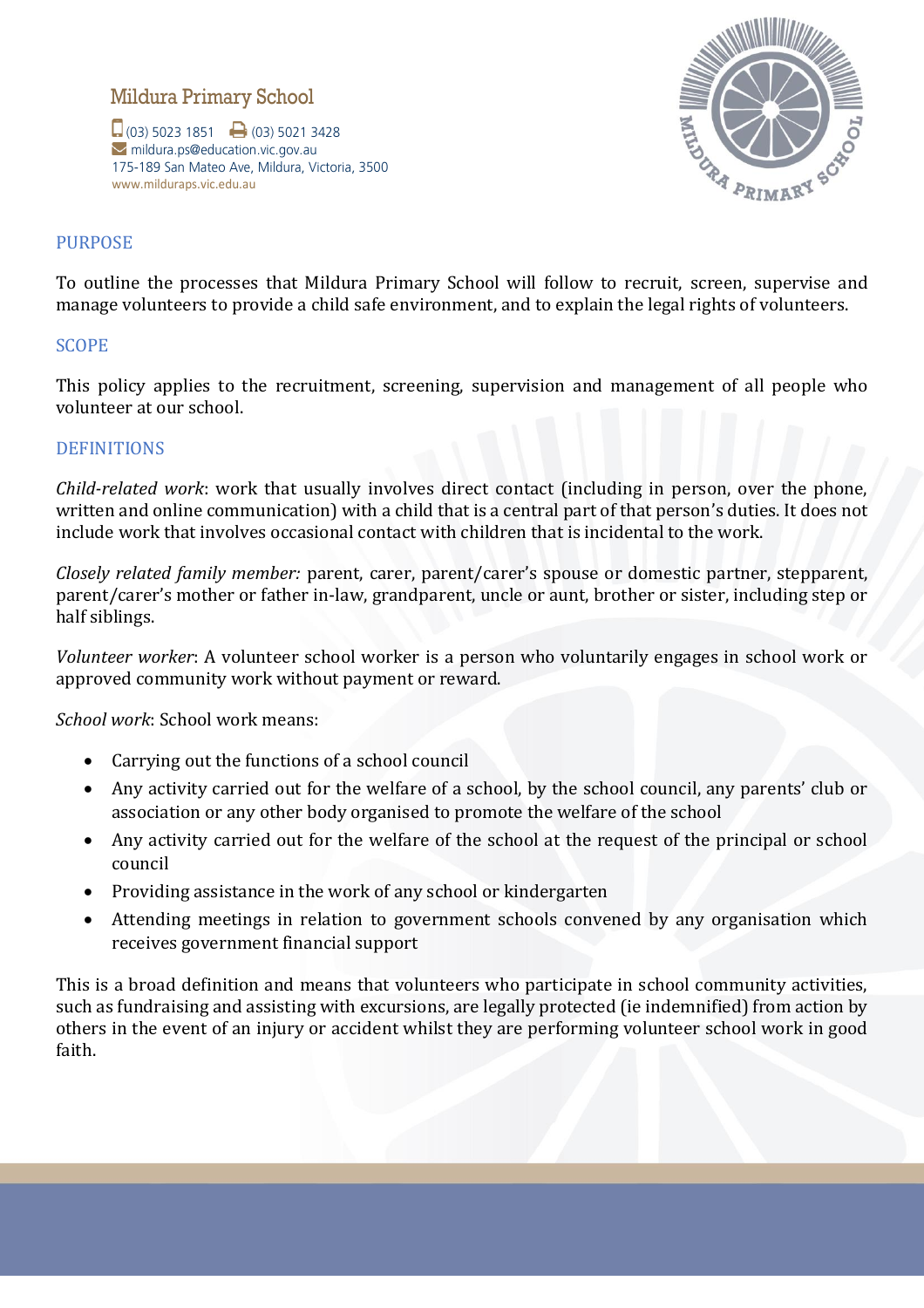

### POLICY

Mildura Primary School is committed to implementing and following practices which protect the safety and wellbeing of children and our staff and volunteers. Mildura Primary School encourages volunteers for a variety of purposes, and provides these volunteers with clear expectations, protocols and safety guidelines.

The procedures set out below are designed to ensure that Mildura Primary School's volunteers are suitable to work with children and are well-placed to make a positive contribution to our school community.

#### **Becoming a volunteer**

Members of our school community who would like to volunteer are encouraged to register their interest at the front office or with the Principal. Information on volunteering opportunities will be advertised in the School Newsletter, on Compass. Events may include sports days, special event stalls, etc. Daily opportunities for volunteering include classroom reading assistance, library book returns and reading resource room book returns.

### **Suitability checks including Working with Children Checks**

### *Working with students*

Mildura Primary School values the many volunteers that assist with a variety of student-related activities. To ensure that we are meeting our legal obligations under the *Working With Children Act 2005*  (Vic) and the Child Safe Standards, Mildura Primary School is required to undertake suitability checks which may include a Working With Children Check, proof of identity, work history involving children and/or reference checks.

Considering our legal obligations, and our commitment to ensuring that Mildura Primary School is a child safe environment, we will require volunteers to obtain a WWC Check and produce their valid card to the Business Manager, for verification in the following circumstances:

- **Volunteers who are not parent/family members** of any student at the school are required to have a WWC Check if they are engaged in child-related work regardless of whether they are being supervised.
- **Parent/family volunteers** who are assisting with any classroom or school activities involving direct contact with children in circumstances where the volunteer's child is **not** participating, or does not ordinarily participate in, the activity.
- Parent/family volunteers who assist with excursions (including swimming), camps and similar events, regardless of whether their own child is participating or not.
- Parent/family volunteers who regularly assist in school activities, regardless of whether their own child is participating or not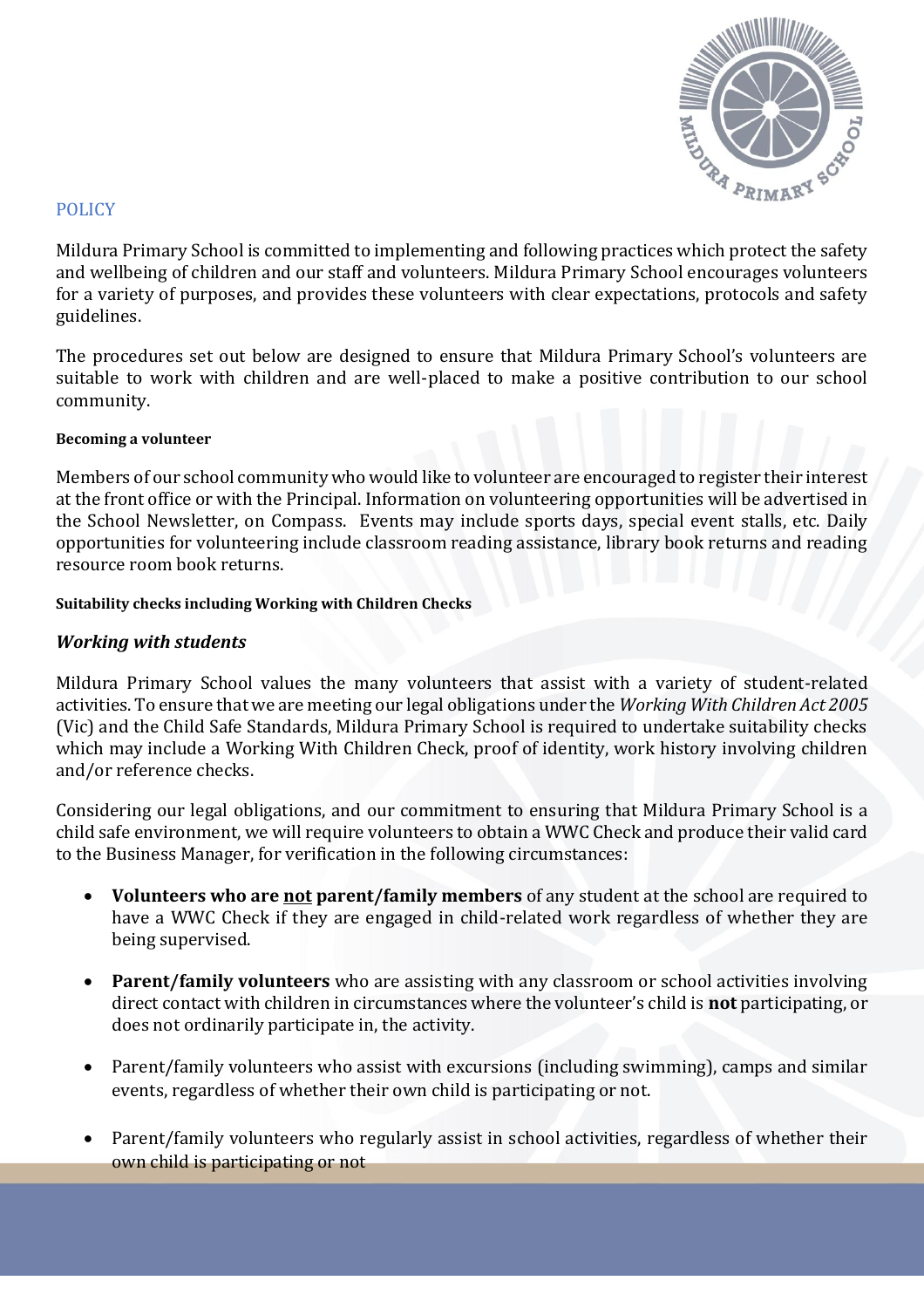

• Parent/community School Council members sitting on School Council with student School Council members, regardless of whether their own child is a student member or not

In addition, depending on the nature of the volunteer work, our school may ask the volunteer to provide other suitability checks at its discretion (for example, references, work history involving children and/or qualifications). Proof of identity may also be required in some circumstances.

# *Non child-related work*

On some occasions, parents and other members of the school community may volunteer to do work that is not child-related. For example working bees, parents and friends club coordination, school council, participating in sub-committees of school council, other fundraising groups that meet in the evenings] during which children will not be, or would not reasonably be expected to be, present.

Volunteers for this type of work are not required to have Working with Children or other suitability checks as they are not engaged in child-related work and children are not generally present during these activities. However, Mildura Primary School reserves the right to undertake suitability checks, including proof of identity, Working with Children Checks, at its discretion if considered necessary for any particular activities or circumstances.

#### **Management and supervision**

Volunteer workers will be expected to comply with any reasonable direction of the principal (or their nominee). This will include the requirement to follow our school's policies, including, but not limited to our Child Safety Policy, our Child Safety Code of Conduct and our Statement of Values and School Philosophy]. Volunteer workers will also be expected to act consistently with Department of Education and Training policies, to the extent that they apply to volunteer workers, including the Department's policies relating to Equal Opportunity and Anti-Discrimination, Sexual Harassment and Workplace Bullying.

The principal has the discretion to make a decision about the ongoing suitability of a volunteer worker and may determine at any time whether or not a person is suitable to volunteer at Mildura Primary School.

Mildura Primary School will provide any appropriate induction and/or training for all volunteer workers. The principal (or their nominee) will determine what induction and/or training is necessary depending on what type of work the volunteer will be engaged in.

All volunteers will be provided an induction in relation to Mildura Primary School's child safety practices, including reporting obligations and procedures. Our school has a Child Safety Reporting Obligations Policy which all staff and volunteers should be aware of.

The principal (or their nominee) will determine what supervision, if any, of volunteers is required for the type of work being performed.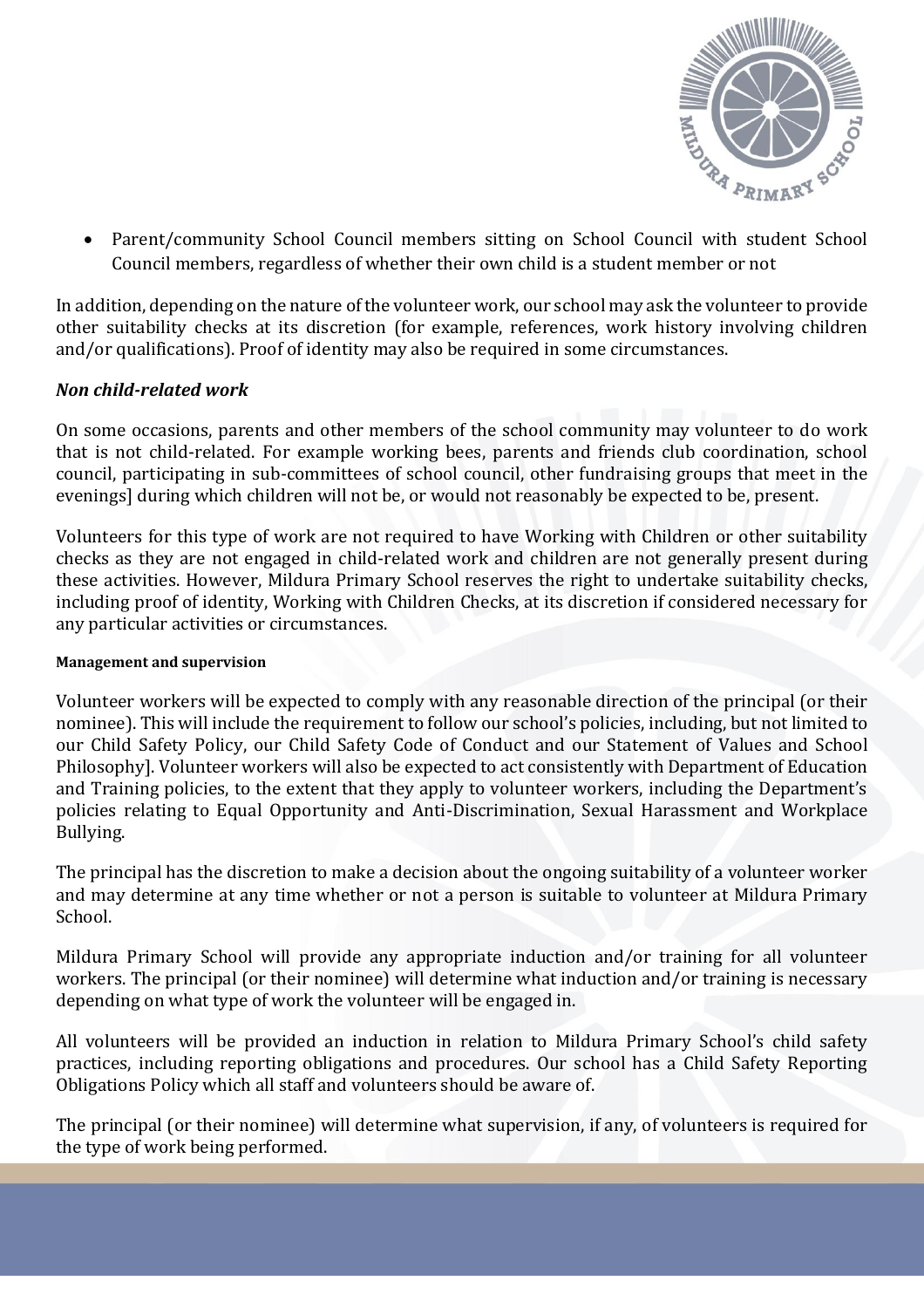

#### **Compensation**

*Personal injury*

Volunteer workers are covered by the Department of Education and Training's Workers Compensation Policy if they suffer personal injury in the course of engaging in school work.

### *Property damage*

If a volunteer worker suffers damage to their property in the course of carrying out school work, the Minister (or delegate) may authorise such compensation as they consider reasonable in the circumstances. Claims of this nature should be directed to the principal who will direct them to the Department's Legal Division.

### *Public liability insurance*

The Department of Education and Training's public liability insurance policy applies when a volunteer worker engaged in school work is legally liable for:

- a claim for bodily injury to a third party
- damage to or the destruction of a third party's property.

### RELATED POLICIES AND RESOURCES

See attached: *Statement of Values*, *Visitors Policy, Statement of Commitment to Child Safety/Child Safe Policy, Child Safety Code of Conduct*]

#### **Policy Review and Approval:**

| <b>PREPARED BY:</b><br>TO BEAPPROVED BY COUNCIL: | David Midgley/ Sarah Edlington<br><b>March 2022</b> |
|--------------------------------------------------|-----------------------------------------------------|
| <b>REVIEWED:</b>                                 | <b>March 2023</b>                                   |
|                                                  |                                                     |